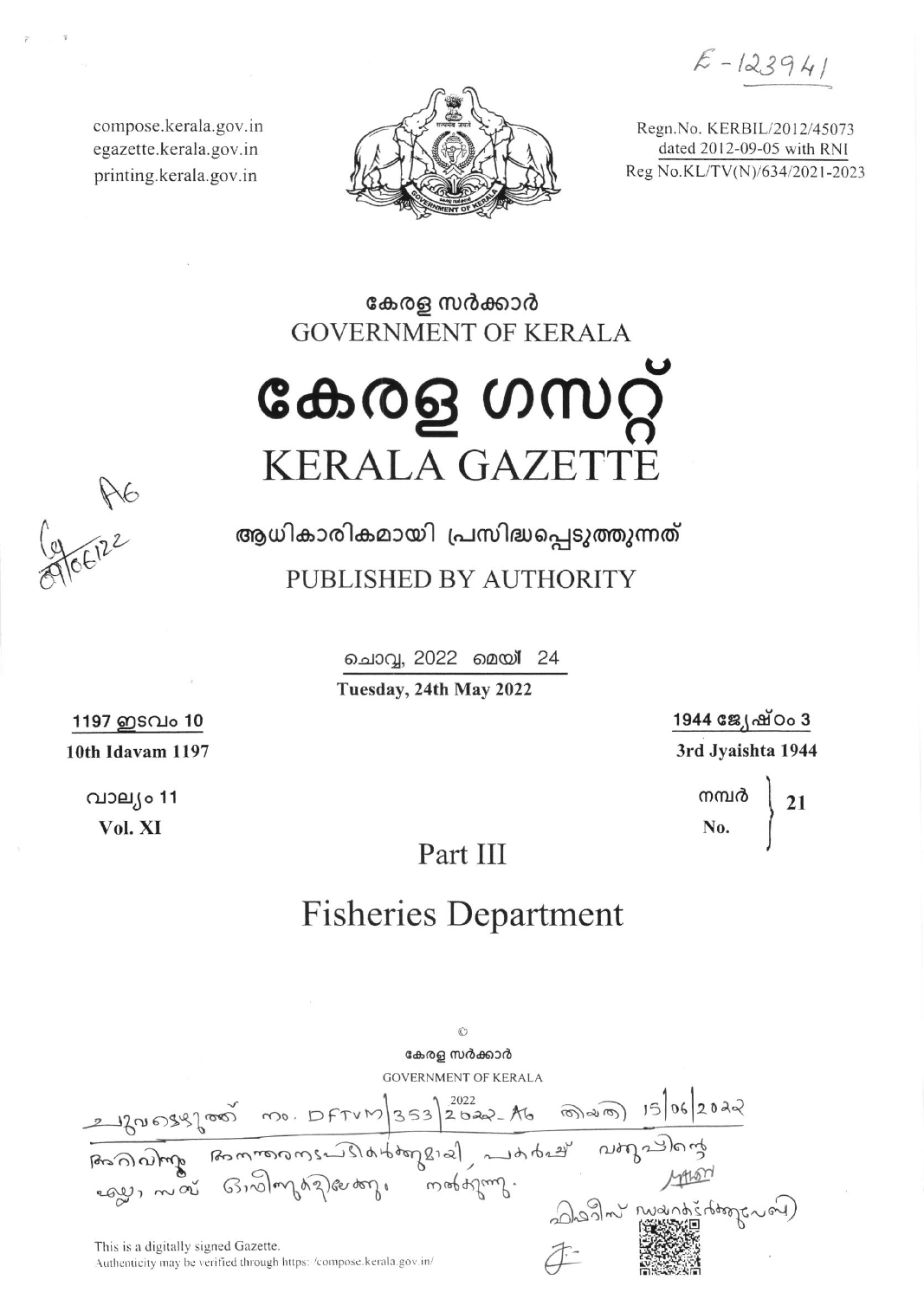## കേരള ഫിഷറീസ് വകുപ്പ് ഡയറക്ടറുടെ നടപടിക്രമം, തിരുവനന്തപുരം

<u>വിഷയം</u>:—ഫിഷറീസ്—ജീവനക്കാര്യം—ഫിഷറീസ് ഓഫീസർ തസ്തികയിലെ അന്തിമ സീനിയോറിറ്റി ലിസ്റ്റ് പ്രസിദ്ധീകരിച്ച്—ഉത്തരവ് പുറപ്പെടുവിക്കുന്നു.

- <u>പരാമർശം</u>:— $(1)$  ഈ ഓഫീസിലെ 10-2-2022-ാം തീയതിയിലെ ഇതേ നമ്പർ സർക്കുലർ.
	- (2) ശ്രീ. ആസിഫ്, എ. എസ്., ശ്രീമതി നിഷ എലിസബത്ത് ജോഷ്വ, ശ്രീമതി ഷീന, എസ്., ശ്രീമതി അഭിലാഷ, എൻ., ശ്രീമതി കവിതാ രാജ്, കെ, ശ്രീമതി ശ്രീജയ, ജെ., ശ്രീമതി സീതാലക്ഷ്മി, റ്റി., ശ്രീ. സവാദ്, ജെ. എന്നീ ഫീഷറീസ് ഓഫീസർമാരുടെ അപേക്ഷകൾ.

## ഉത്തരവ് നമ്പർ 353/2022-എം തീയതി 18-4-2022

ഫിഷറീസ് വകുപ്പിലെ ഫിഷറീസ് ഓഫീസർ തസ്തികയിലെ 1-2-2022 വരെയുള്ള കാലയളവിലെ താൽക്കാലിക സീനിയേനിറ്റി ലിസ്റ്റ് പരാമർശം (1) പ്രകാരം പ്രസിദ്ധീകരിക്കുകയും ആയത് സംബന്ധിച്ച ആക്ഷേപങ്ങൾ/പരാതികൾ ക്ഷണിച്ച് സർക്കുലർ പുറപ്പെടുവിക്കുകയും ചെയ്തിരുന്നു. പരാമർശം (2) പ്രകാരം ലഭിച്ച പരാതികൾ പരിശോധിച്ച് യുക്തമായ മാറ്റങ്ങൾ വരുത്തിയിട്ടുണ്ട്.

മേൽ സാഹചര്യത്തിൽ 10-2-2022-ാം തീയതിയിൽ പ്രസിദ്ധീകരിച്ച ഫിഷറീസ് ഓഫീസർ തസ്തികയിലെ മുൻഗണനാ പട്ടികയിൽ ആവശ്യമായ മാറ്റങ്ങൾ വരുത്തിയത് അന്തിമമാക്കി ഇതിനാൽ ഉത്തരവാകുന്നു.

ഫിഷറീസ് ഡയറക്ടറുടെ കാര്യാലയം, തിരുവനന്തപുരം.

 $(6a)$ ഡയറക്ടർ.